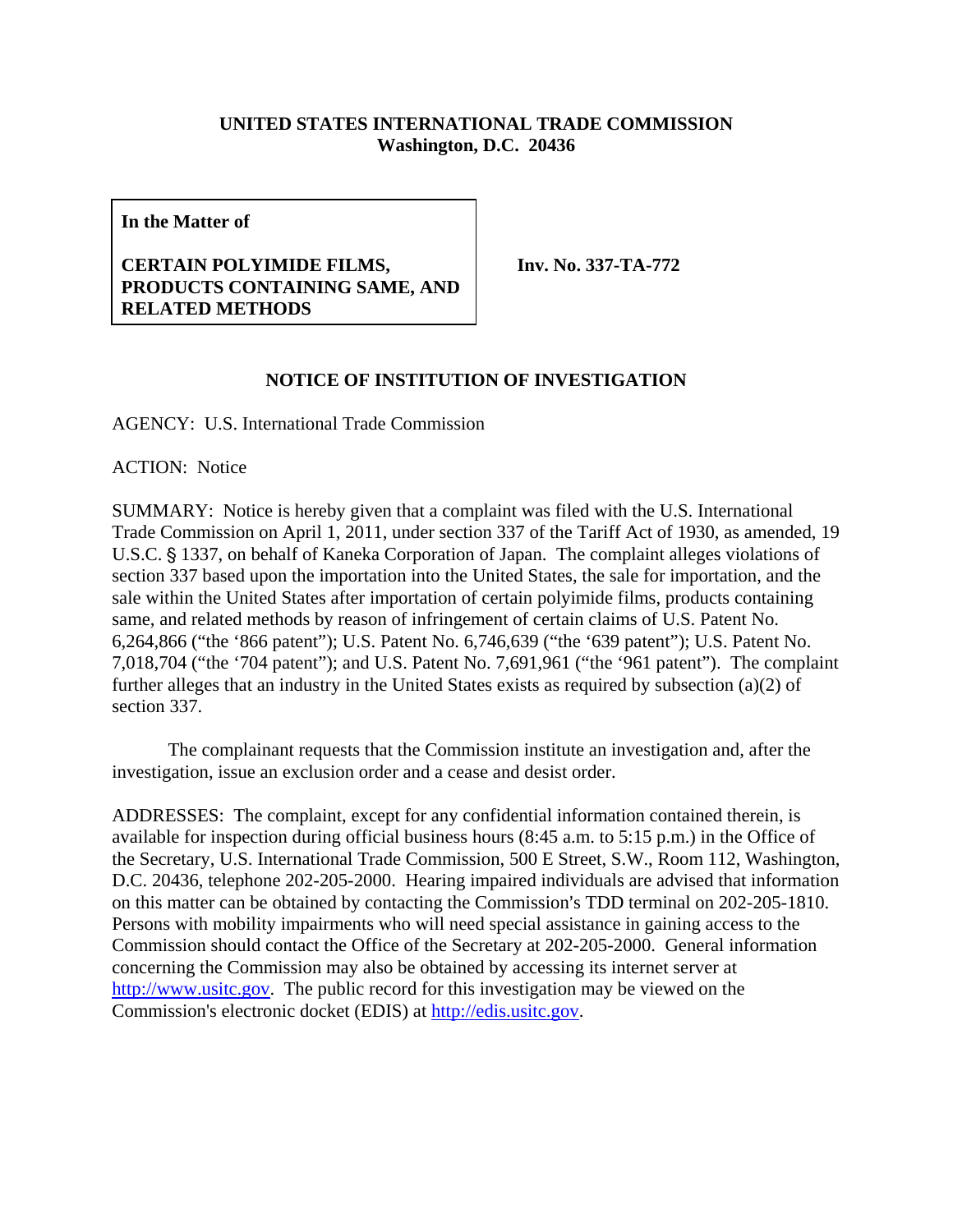FOR FURTHER INFORMATION CONTACT: The Office of Unfair Import Investigations, U.S. International Trade Commission, telephone (202) 205-2560.

AUTHORITY: The authority for institution of this investigation is contained in section 337 of the Tariff Act of 1930, as amended, and in section 210.10 of the Commission's Rules of Practice and Procedure, 19 C.F.R. § 210.10 (2010).

SCOPE OF INVESTIGATION: Having considered the complaint, the U.S. International Trade Commission, on April 27, 2011, ORDERED THAT -

(1) Pursuant to subsection (b) of section 337 of the Tariff Act of 1930, as amended, an investigation be instituted to determine whether there is a violation of subsection  $(a)(1)(B)$  of section 337 in the importation into the United States, the sale for importation, or the sale within the United States after importation of certain polyimide films, products containing same, and related methods that infringe one or more of claims 1-3 and 8-10 of the '866 patent; claims 1-6 of the '639 patent; claims 1-5 of the '704; and claims 1-20 of the '961 patent, and whether an industry in the United States exists as required by subsection (a)(2) of section 337;

(2) For the purpose of the investigation so instituted, the following are hereby named as parties upon which this notice of investigation shall be served:

(a) The complainant is:

Kaneka Corporation 3-2-4 Nakanoshima, Kita-ku Osaka 530-8288 Japan

(b) The respondents are the following entities alleged to be in violation of section 337, and are the parties upon which the complaint is to be served:

> SKC Kolon PI, Inc.  $9<sup>th</sup>$  Fl. Daego Building, 1591-10 Gwangyang-dong, Dongan-gu Anyang-si, Gyeonggi-do, 431-060 South Korea

 SKC Corporation 1 SKC Drive Covington, GA 30014